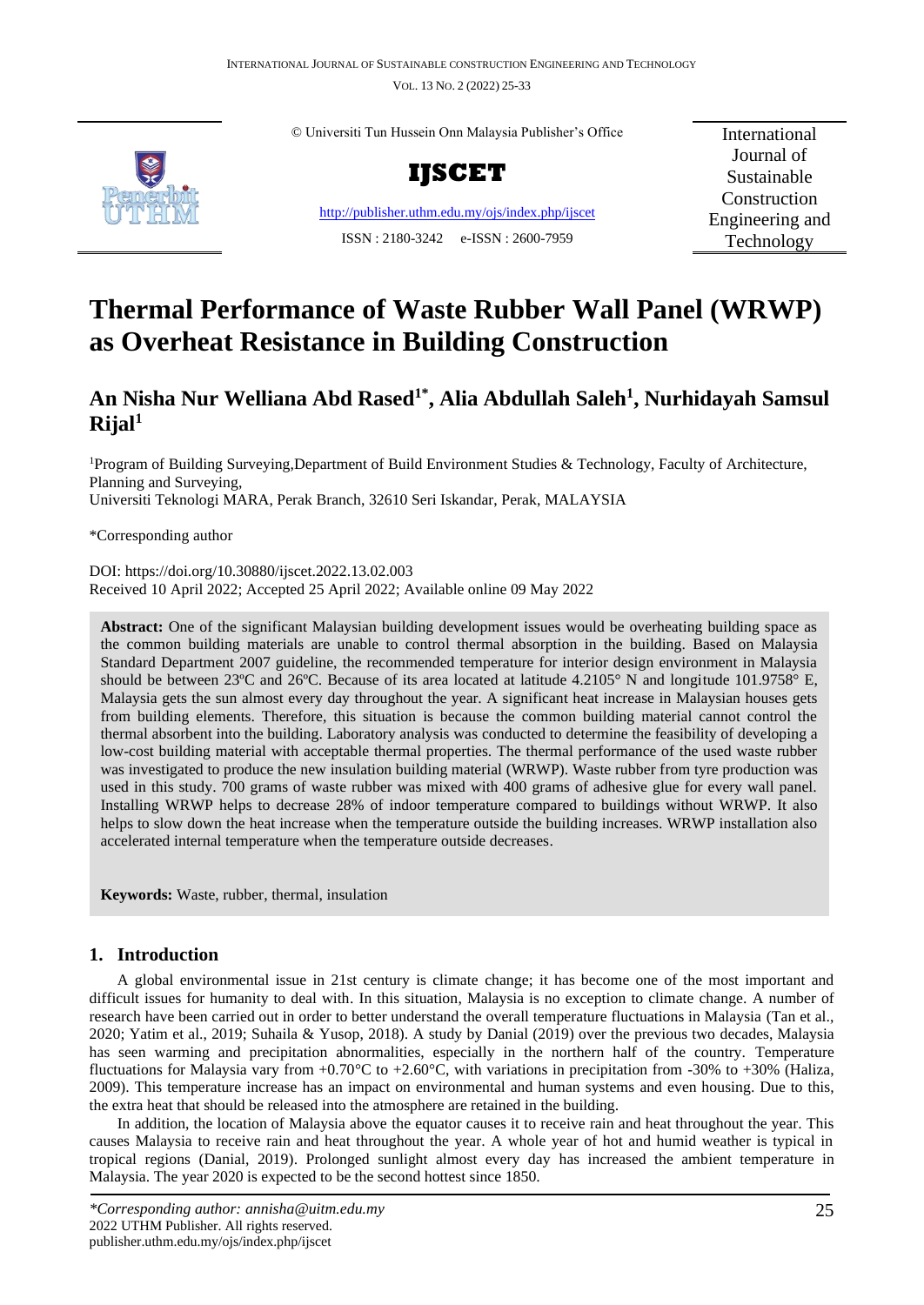From this situation, these hot weather conditions have affected the indoor temperature of a building or housing. During the day, the inside temperature of a residential house rises dramatically, whereas the temperature drops slightly at night. This occurs when there is a temperature differential between inside and outside the building.

#### **1.1 Modes of Heat Transfer**

While most individuals desire to keep their climate comfortable, persons who live in either uncomfortable hot or cold temperature would prefer to be in a comfort level. It is occurring from an area of higher temperature to an area of lower temperature. A consequence of this is that outside heat let into the building when the temperature outside is higher than the temperature inside. Consequently, outdoor heat enters the building when the temperature outside is higher than inside the building. Outdoor air temperature is a driving force for natural ventilation, as the difference between indoor and outdoor air temperature causes the stack effect (Goodfellow and Wang, 2021). The quicker heat moves to the cooler area when has a great temperature discrepancy and makes the building's indoor temperature increase rapidly.

It is crucial to understand how heat moves across a structure. Any kind of heat may be conveyed using three different methods: conduction, convection, or radiation (The Thermal Insulation Association of Southern Africa Handbook, 2001). The mathematical expression of the different underlying physics associated with these discontinuities gives rise to three modes of heat transfer: conduction, convection, and radiation (Sidebotham, 2015).

#### **2. Thermal insulation material**

In order to prevent excessive heat absorption by the structures, a thermal insulation material is added to ensure low building temperatures. Thermal insulation materials are designed to minimise heat movement by decreasing heat conduction, convection, radiation, or all three. The most important aspect of thermal insulation is to decrease the heat transmission from outside to inside. Recent studies Wang et al., (2018) point out in a building, the thermal insulation part is very important for being able to withstand both cold and heat. The insulation of thermal contact or within the range of radiative influence reduces the transfer of heat between objects (Connor, 2019).

Therefore, the study towards thermal insulation systems for building elements has grown in recent years. The study about building insulation material may be found in Jelle et al., (2010); Schiavoni, (2016); Bakatovich, & Gaspar, (2019). There are several advantages of home insulation like add building comfort, create a cleaner home atmosphere, minimize energy costs, and positively affect the environment. To make the living environment more comfortable under adverse weather conditions, installing new insulation in the house would do the trick. As a result, the size of cooling and heating systems is decreased, as well as the amount of heat that is lost or gained in a structure Guoet al., 2019). As a result, house insulation reduces power expenditures as well as the cost of ventilation and heating.

#### **2.1 Insulation Material**

In the market, slab or block insulation, roof and loft insulation, blanket insulation, wall insulation, flat roof insulating materials, floor insulation, sheets with reflective finishes, lightweight materials, wall panel insulation materials, and attic insulation materials are offered. Natural rubber, expanded polystyrene, cork board, aerogel or other nano-porous material, cellular glass, cellulose fibre, dense rock wool, woven fabric waste, cotton, agro waste, and wood fibres other materials are used to create these materials. The reuse of various types of agricultural wastes or industrial wastes as thermal insulation materials can make a significant contribution to sustainability.

The 3R (Reduce, Recycle, Reuse) concept was suggested by the architects and aims to reduce the usage of nonrenewable energies and materials to conserve energy and reduce environmental effects. Furthermore, the most costeffective method is to reuse waste materials without changing the composition of the material, which can reduce energy consumption during the thermal insulation material's manufacturing process.

The research community has made significant efforts to identify alternative renewable building materials and minimal technologies that result in more sustainable and economical construction that meets today's comfort requirements (Usman et al., 2012). From an environmental standpoint, developing and implementing innovative, efficient technology and goods with improved manufacturing process parameters is important to reduce energy use and the use of raw materials (Vasilache, 2010). Thermal quality enhancement in buildings by thermal insulation is critical for sustainable development (Diakaki et al., 2008; Galvin, 2010; Lopes et al., 2005). Standard insulation materials, on the other hand, such as extended polystyrene, mineral wool, and polyurethane foam, are inefficient and expensive (Monahan & Powell, 2010). To reduce this situation, the selection of materials that reduce energy consumption is very important.

#### **2.2 Waste Rubber as Abundant Material**

The amount of rubbish produced on daily basis by Malaysians has increased by 100.75%. It increased to 38,142 tonnes in 2018 compared to 19,000 tonnes in 2005 (Muhammad, 2010). This figure does not include industrial solid waste. Each industrial production process will produce a lot of solid waste, which is very hard to manage. This solid waste has harmed the ecosystem, as well as threatened animals, plants, and even human lives. This solid waste is very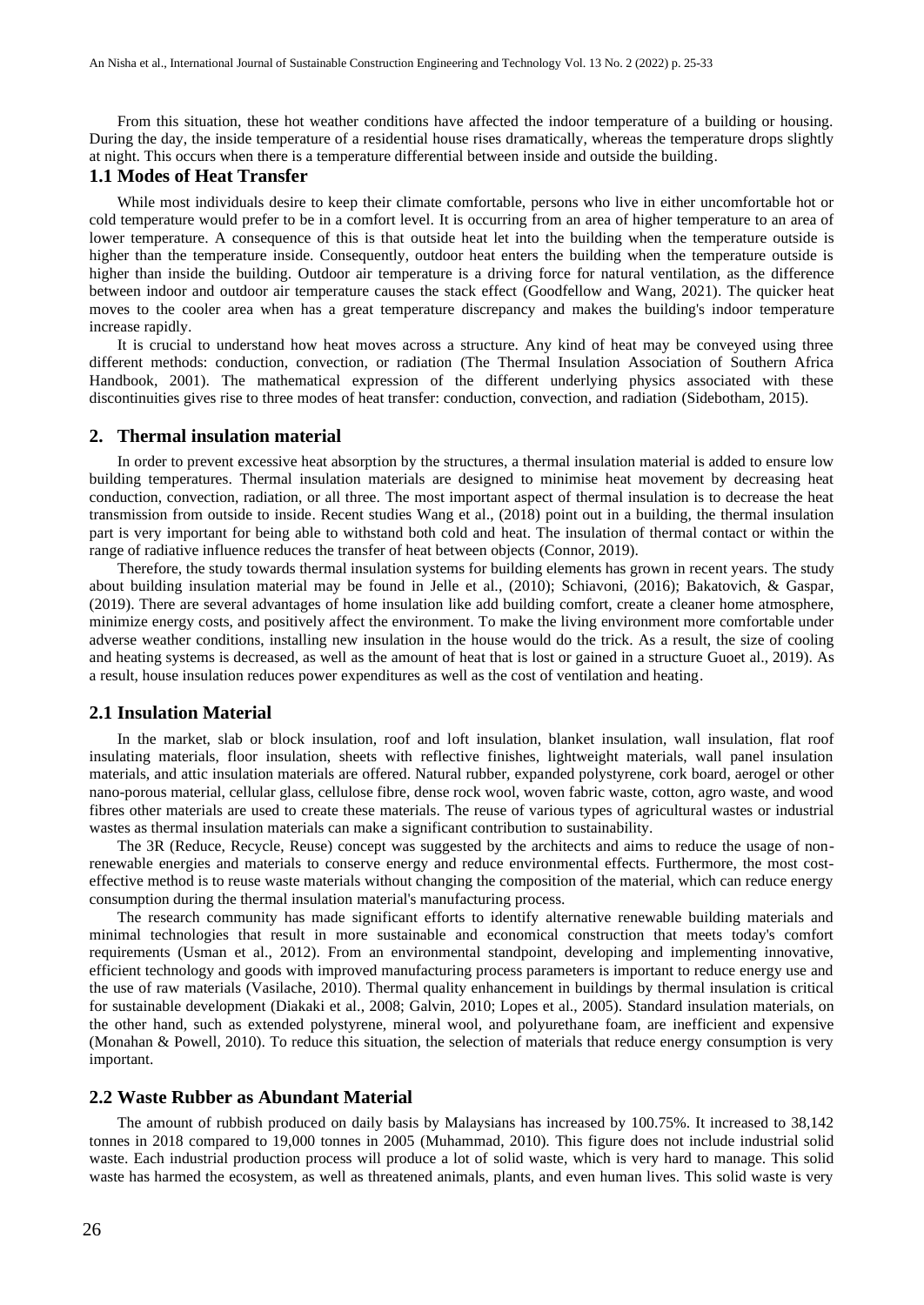difficult to dispose of and takes a long time to decompose or be destroyed. Occasionally, some of these wastes are unable to be disposed of at all.

One of the industries that produce solid waste that is difficult to dispose of is the tire processing factory. The number of tire manufacturing plants in Malaysia is expanding, while the creation of solid waste or waste rubber as a result of this manufacturing process is also expanding. This waste rubber will no longer be used by the factory, and it will be disposed of.

One of the most critical concerns in waste rubber management is the high cost of solid waste management in terms of transmission from garbage to the disposal location and the disposal technique used. These wastes are classified as difficult-to-decompose wastes and are frequently disposed of by incineration. Air pollution will result from the burning of this waste rubber since black smoke, and carbon dioxide will be emitted into the atmosphere.

#### **2.3 Rubber as Insulation Material**

Rubber, either natural or synthetic form has been used as an isulator since 1870. Rubber is well-known for their elasticity, water resistance, and electrical insulation. The electrons are firmly connected in rubber molecules and normally need much energy to separate them. Rubber is an excellent insulator since it does not conduct heat and slows down electrons. The purpose of an insulator is to halt or slow the flow of electrons through the material. Since rubber does not have free electrons that can quickly move and cause the electrons to prevent thermal transfer into the building element. Ultimately, it makes it a better insulator.

Waste rubber from tyre production (WRTP) used as thermal insulation material is investigated in this research work. Recently, few studies have been done on the rubberized thermal insulation properties. In developing the composites for heat isolation, the use of devulcanized waste rubber tyres (Hittini et al., 2010) Evaluated the assessment of thermal insulation and mechanical qualities of waste composite/natural rubber (Abdel Kader et al., 2011). In addition, (Hu et al., 2020) investigated the co-pyrolysis of real-world plastic and tires waste in terms of thermal behaviour, kinetics, and gas evolution characteristics. Investigate the effects of proportion and particle size of rubber gradation on thermal, mechanical and acoustic characteristics of plastics using rubber mortars (Herrero et al., 2013). Investigates through experimental and modelling methods, to study the cement composite combine with waste rubber in thermal conductivity contact (Benazzouk et al., 2008). All these studies showed rubber decreased thermal absorption and can act as thermal insulation material.

#### **3. WRWP Materials**

Waste rubber wall panel (WRWP) are created by combining two materials which are waste rubber from tyre production as shown in Fig. 1 and liquid glue shown in Fig. 2. These waste rubber, taken from the factory are readily available in bullet chip form. So, it can reduce the cost the material processing and labour to prepare the waste material in bullet form. These waste rubber that are abundantly found in the factory would normally be disposed at the landfills. This method of disposal can cause environmental pollution. The chemical in the waste rubber is also the same as the old tyres, which cannot be disposed forever. In this study, Dunlop contact adhesive glue was chosen to mix with the waste rubber as the bonding material as it dries quickly and easier to manage (see Fig.2). This adhesive is readily accessible at a reasonable price, lowering the cost of WRWP processing.



**Fig. 1 - Waste Rubber from Tyre Production**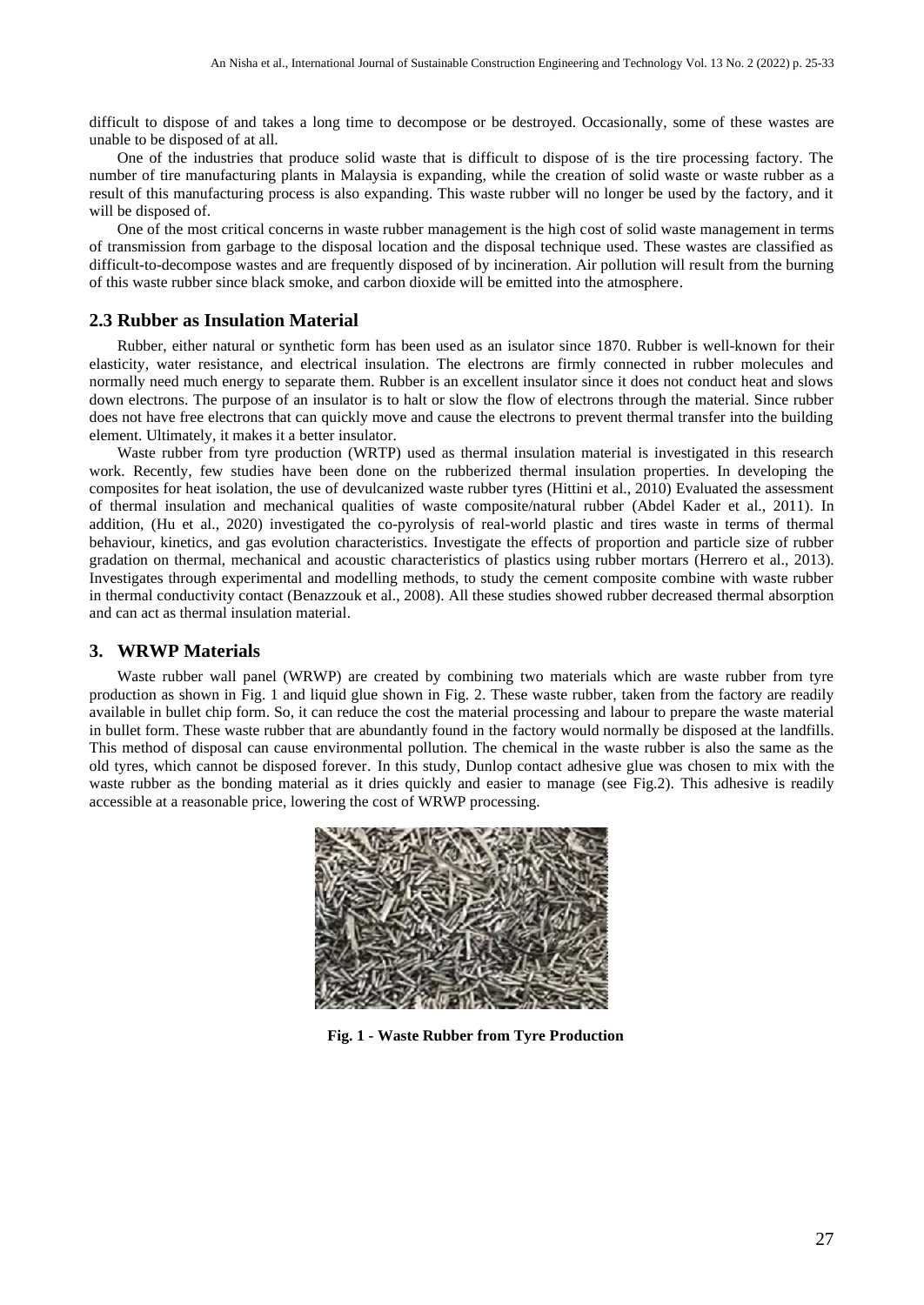

**Fig. 2 - Dunlop contact adhesive glue**

# **3.1 WRWP Making Process**

Thermal tests were conducted based on the study's objective to determine how much indoor thermals reduces after the installation of WRWP as wall insulation material and the pattern of temperature rise and fall when the outdoor temperature changes. Experimental work was constructed with brick walls using a 3.00 ft x 3.00 ft house model was constructed with the brick wall and cement plaster. The thickness of the brick wall is a half brick wall. Fig. 3 shows the house model for this test.



**Fig. 3 - House Model**

Figure 4 shows the waste rubber wall panel (WRWP) designed in square form 1.00ft x 1.00 ft with a maximum thickness of 0.13ft. Every wall panel contains 700 grams of waste rubber mixed with 400 grams of glue. This WRWP was produced follow the step below:

- Waste rubber and glue were blended into a mixture with the 1:1.75 (Glue: waste rubber).
- The combined mixture rubber was placed in the oiled coated steel mould designed in an attractive shape like in Fig. 5.
- This design will make this WRWP more attractive to use as an interior wall finishes.
- Then it is pressed by placing a weight on the mould cover for 3 hours to ensure the rubber can stick firmly to each other.
- Next, the WRWP is removed and left to dry for 24 hours. WRWP was installed on the wall of the house model with the same glue such in Fig. 6.



**Fig. 4 - Waste Rubber Wall Panel (WRWP)**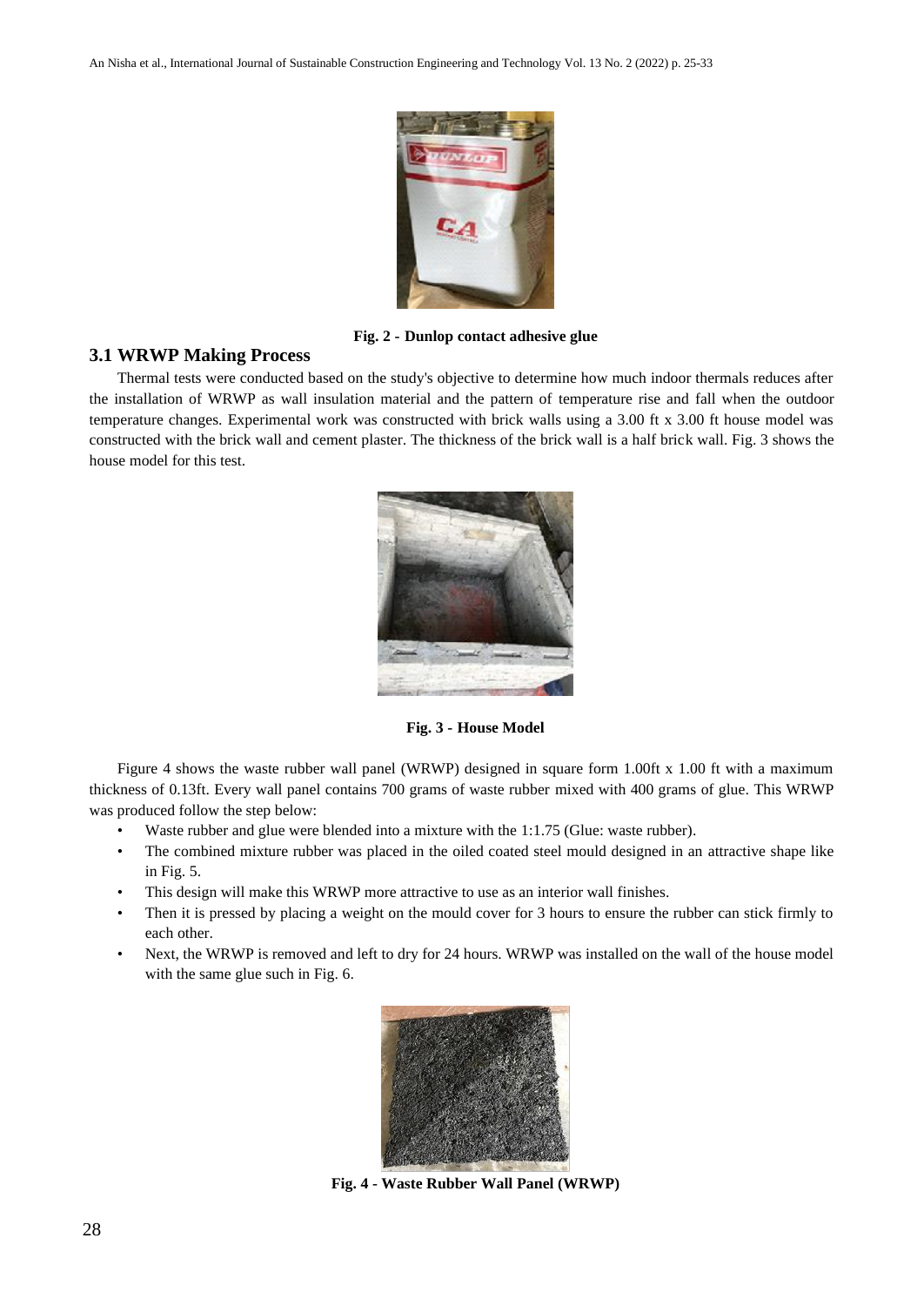

**Fig. 5 - Steel Formwork**



**Fig. 6 - WRWP installation**

### **3.2 WRWP Thermal Test**

The temperature and thermal conductivity of the wall without the WRWP are both measured using a single heat flow meter and surface temperatures sensors. This example is shown in Fig. 7. Another flowmeter was placed outside the model to determine the outside temperature (see Fig. 8).

Temperature readings were taken inside and outside the house model, every two hours from 7.00 am until 9.00 pm. After installing WRWP, the indoor and outdoor temperature of the house model were recorded every two hours again from 7.00 am until 9.00 pm. The record data were compared between the temperature inside and outside the house model.



**Fig. 7 - Heat Flowmeter and Surface Temperatures Sensors**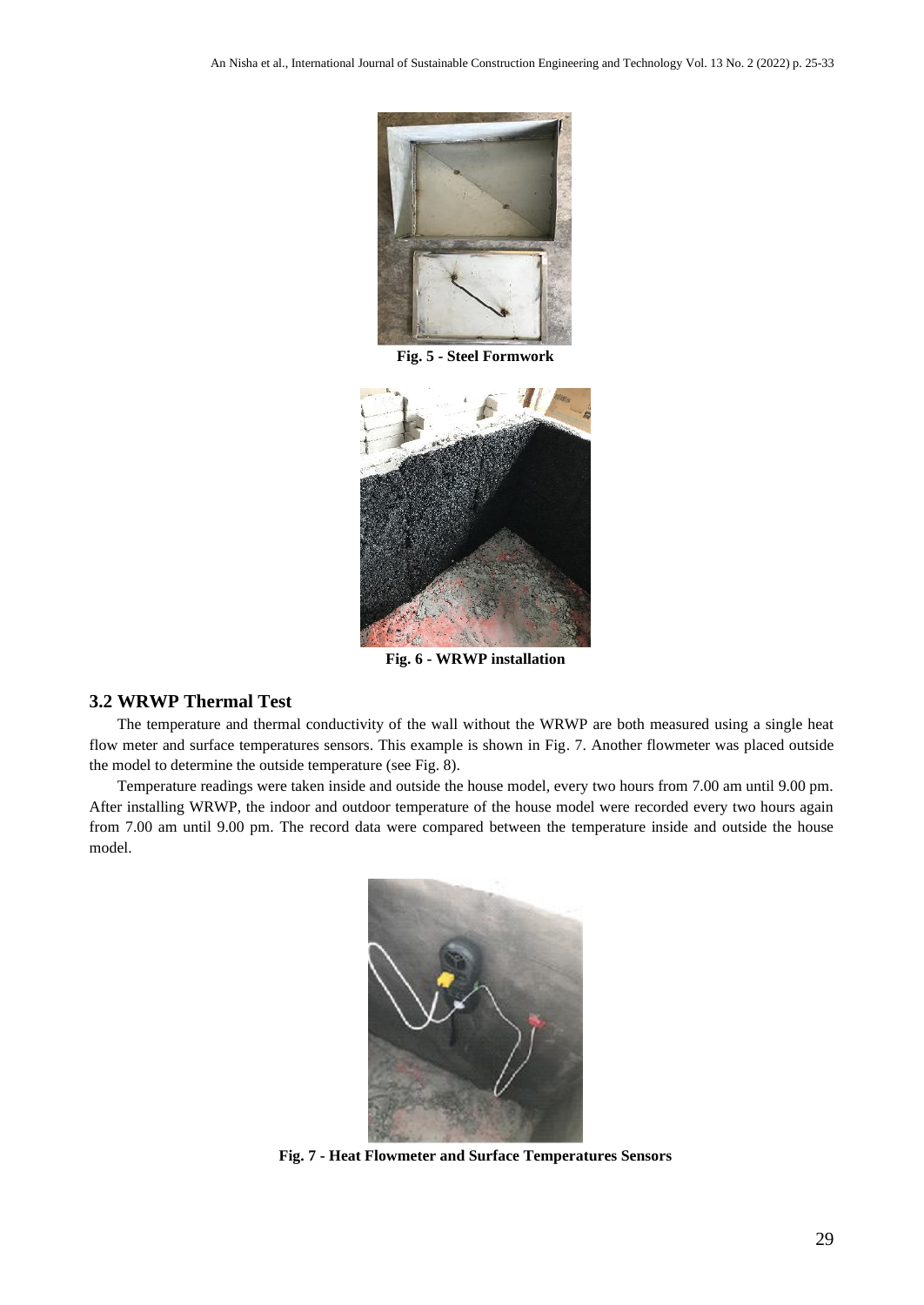

**Fig. 8 - Outside Heat Flowmeter**

# **4. Result**

Table 1 showed the test result of the inside and outside building temperature before WRWP installation, while Table 2 showed the building temperature after WRWP installation. Both tables also show Δt based on temperature differences.

$$
\Delta t = T \text{ hot} - T \text{ cold} \tag{1}
$$

Table 1. and Table 2. showed the maximum  $\Delta t$  value for building without WRWP is 2.9 °C at 1.00 pm while building with WRWP is 3.8°C at 3.00 pm. It shows the temperature inside the building with WRWP is lower than the thermal building without WRWP.

| Time               | Without WRWP $(^{\circ}C)$           |                              |               |  |
|--------------------|--------------------------------------|------------------------------|---------------|--|
|                    | <b>Outside</b><br><b>Temperature</b> | Inside<br><b>Temperature</b> | At<br>value   |  |
| $7.00$ am          | 26.3                                 | 28.1                         | 1.8           |  |
| $9.00$ am          | 29.1                                 | 27.7                         | 1.4           |  |
| $11.00 \text{ am}$ | 32.4                                 | 30.4                         | $\mathcal{L}$ |  |
| $1.00 \text{ pm}$  | 33.8                                 | 30.9                         | 2.9           |  |
| 3.00 pm            | 35.2                                 | 33.7                         | 1.5           |  |
| $5.00 \text{ pm}$  | 34.1                                 | 33.1                         | 1.0           |  |
| 7.00 pm            | 30.1                                 | 30.5                         | 0.4           |  |
| 9.00 pm            | 28.8                                 | 29.7                         | 0.9           |  |

**Table 1 - Temperature data without WRWP installation**

| Time                | With WRWP $(^{\circ}C)$ |                       |             |  |
|---------------------|-------------------------|-----------------------|-------------|--|
|                     | Outside<br>Temperature  | Inside<br>Temperature | Λt<br>value |  |
| 7.00 <sub>am</sub>  | 26.9                    | 27.5                  | 0.6         |  |
| 9.00 a <sub>m</sub> | 28.3                    | 26.7                  | 1.6         |  |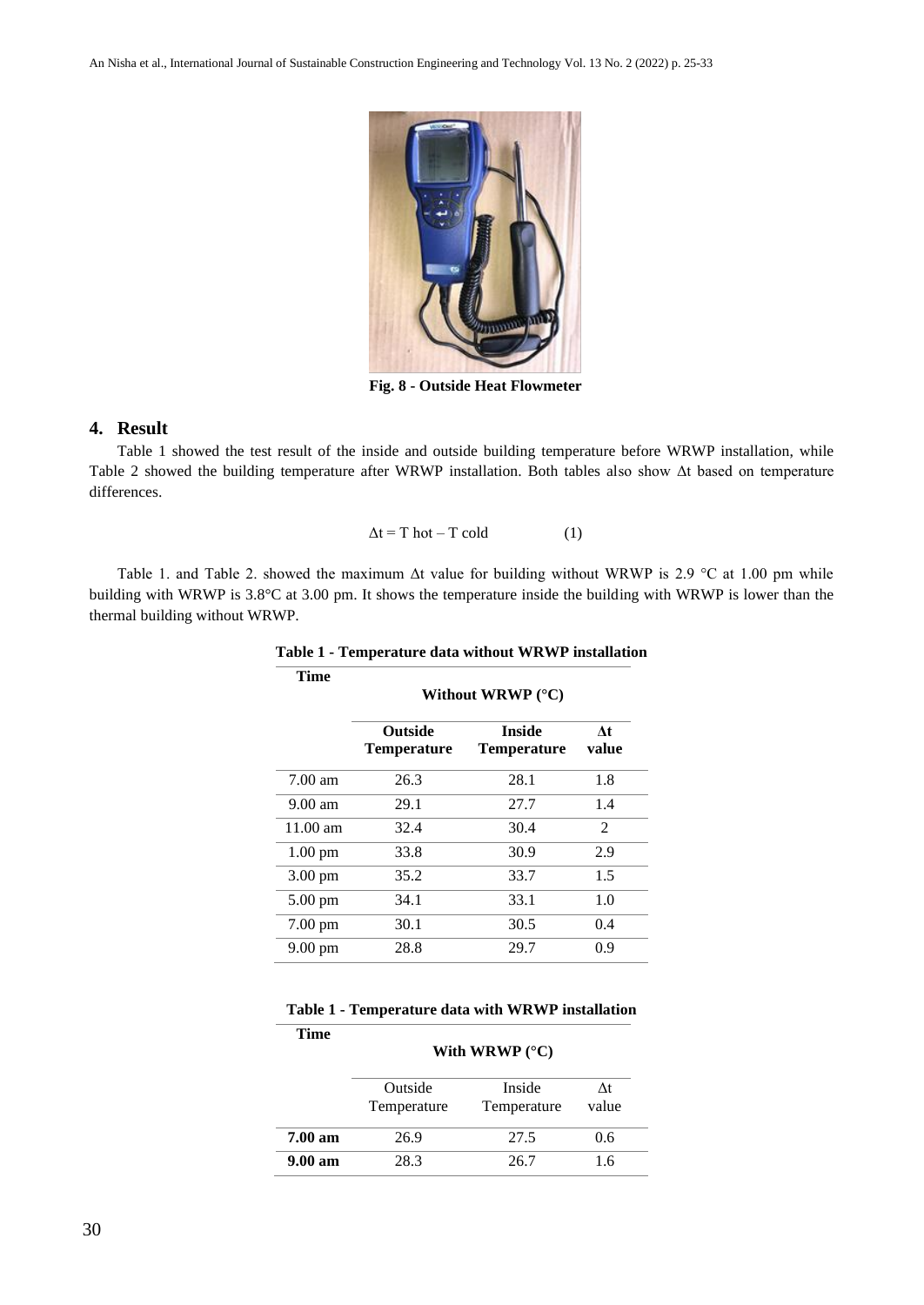| $11.00 \text{ am}$ | 31.7 | 28.9 | 2.8 |
|--------------------|------|------|-----|
| $1.00 \text{ pm}$  | 33.9 | 30.2 | 3.7 |
| $3.00$ pm          | 35.7 | 31.9 | 3.8 |
| $5.00 \text{ pm}$  | 33.2 | 30.7 | 2.5 |
| $7.00$ pm          | 30.1 | 29.7 | 0.4 |
| $9.00$ pm          | 29.4 | 30.1 | 0.7 |

# **5. Discussion**

Fig. 9 and Fig. 10 showed the graph of the data analysis from Table 1 and Table 2; both figures show the line shape of the difference between outside with indoor temperature for both situations. The line for Inside temperature for the house model without WRWP is unstable, and we can see the distance between the line inside temperature and the outside temperature is close. While the line for Inside temperature for the house model without WRWP is unstable, and we can see the distance between the line inside temperature and the outside temperature is close.

The line for inside temperature for the house model with WRWP installation is stable, and the distance between the line inside temperature and the outside temperature is a little far. The result proved the installation WRWP can reduce heat transmittance into the building.



**Fig. 9 – House Model Temperature Without WRWP**



**Fig. 10 – House Model Temperature With WRWP**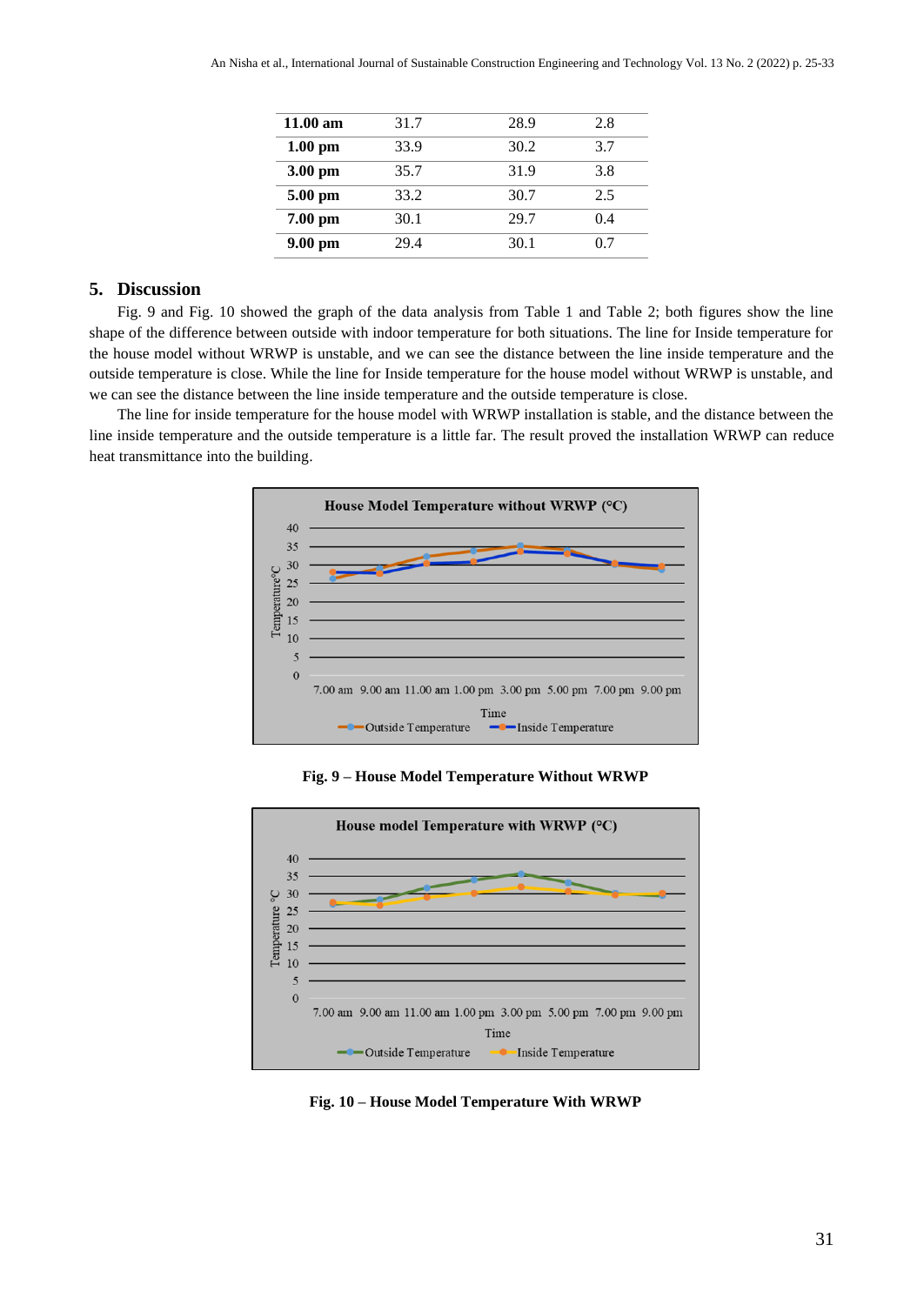

**Fig. 11 – Δt value for wall with WRWP and without WRWP**

The data in Fig. 11. shows that Δt value of the house model with WRWP gradually absorbed heat during hot temperature compared to the house model without WRWP. It can see that Δt value from 7.00 am until 1.00 pm was slowly increased for the building with WRWP compared to the building without WRWP.

The graph also showed the Δt value for building with WRWP has a rapid temperature drop in the evening compared to building without WRWP. It is because WRWP was rapidly released heat during cool temperatures. It is because waste rubber is the thermal insulation material that can reduce thermal absorption into the building. It is also can release heat quickly during the cool temperature.

#### 6. **Conclusion**

The waste rubber from tyre production as a WRWP is a good alternative to reduce heat from the outside of the building transmitted into the building. Besides, it also can slow down the absorption of heat into the building when the weather outside is hot and also release heat out of the building quickly when the weather outside is cold. The process of producing it uses low cost due to use the abundant material and also already in bullet chip form. Reuse of this material also can reduce environmental pollution cause of reducing the dumping of these waste rubber at landfills.

#### **Acknowledgement**

We want to express our most profound appreciation to the waste rubber suppliers for supplying us with waste rubber. Besides, we would like to thank the organizers of this program and allow us to participate in the process of publishing this article. Not to forget the university which facilitated our study a lot. Our special thanks are extended to the pathology lab staff to provide the thermal testing tools and teach us how to use it.

# **References**

- Abdel Kader, M. M., Abdel-wehab, S. M., Helal, M. A., and Hassan, H. H. (2011). Evaluation of thermal insulation and mechanical properties of waste rubber/natural rubber composite. Journal of Housing and Building National Research Center, 8(1), pp. 69–74.
- Bakatovich, A. and Gaspar, F. (2019) Composite material for thermal insulation based on Moss Raw Material. Journal of Construction and Building Materials, (228), 116699.
- Benazzouk, A., Douzane, O., Mezreb, K., Laidoudi, B., and Que´neudec M. (2008). Thermal conductivity of cement composites containing rubber waste particles: Experimental study and modelling. Journal of Construction and Building Materials, 22(4). pp. 573–579.
- Connor, N. (2019, June 04). What is Thermal Insulation Thermal Insulator Definition. Thermal Engineering. From https://www.thermal-engineering.org/what-is-thermal-insulation-thermal-insulator-definition/
- Danial T.K.H. (2019). Climate change in Malaysia: Trends, contributors, impacts, mitigation and adaptations. Journal Science of Total Environment, (650), pp. 1858-1871. From doi: 10.1016/j.scitotenv.2018.09.316
- Diakaki, C., Grigoroudis, E., and Kolokotsa, D., (2008), Towards a multi-objective optimization approach for improving energy efficiency in buildings. Journal of Energy and Buildings, 4(9). 1747–1754.